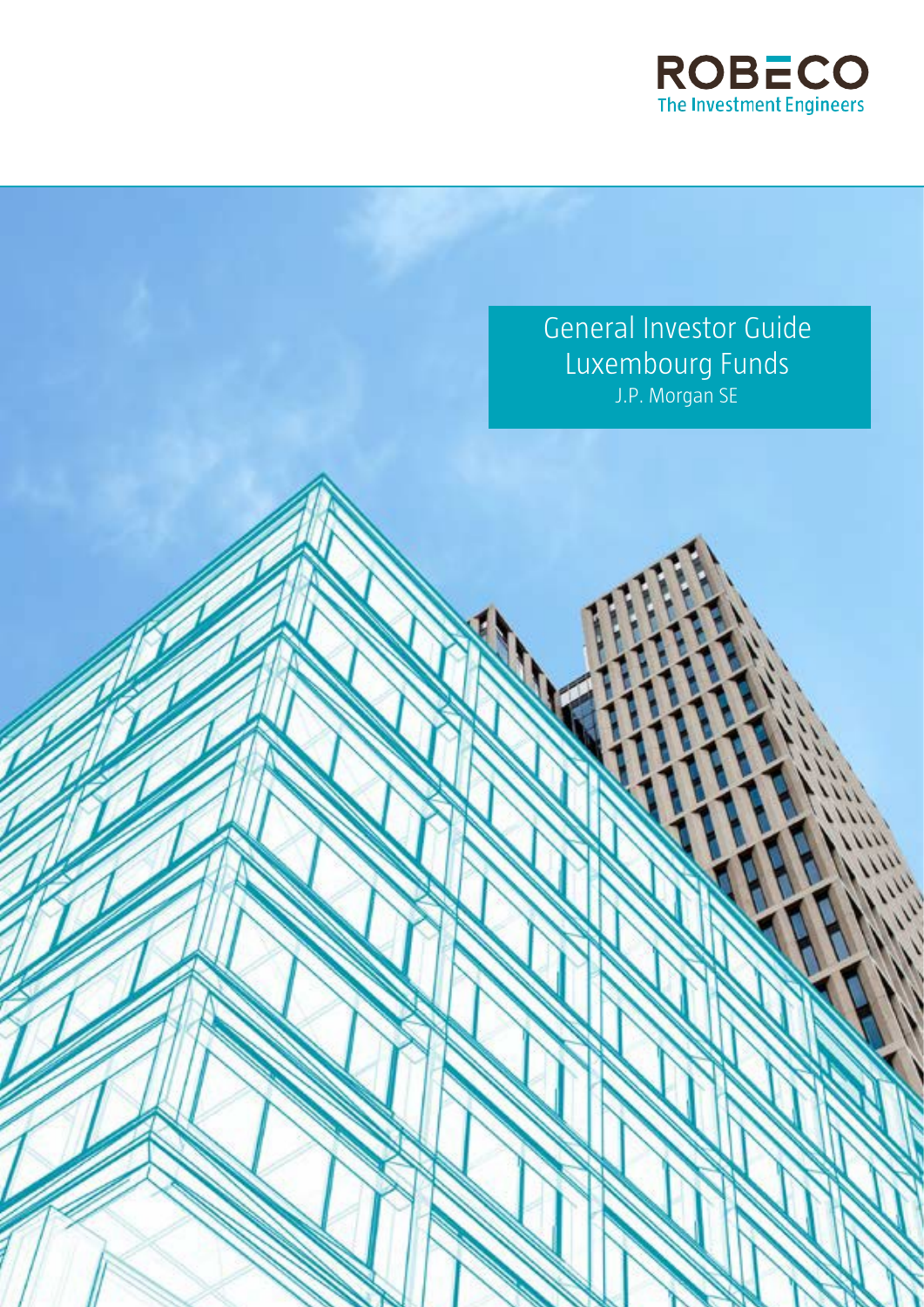# **1. Introduction to Robeco Institutional Asset Management B.V. (Robeco) and J.P. Morgan SE (JPM)**

The Investor's Guide provides partners, institutional investors and professional clients wishing to invest in Robeco funds with an introduction to the company, its activities and its transfer agent, JPM.

This Investor's Guide has no legal status. No rights can be derived from the information in this document. If the information in this Investor Guide differs from that in the prospectuses of the relevant funds, the information in the prospectuses shall prevail.

### **1.1 Robeco**

Founded in 1929, Robeco is a pure-play international asset manager with 17 offices worldwide. Robeco is a wholly owned subsidiary of ORIX Corporation Europe N.V. (ORIX Europe), which is owned by ORIX Corporation.

Through the unique integration of fundamental, sustainable and quantitative research, Robeco is able to offer its clients an extensive range of active investment strategies, covering a broad range of asset classes, built around its key strengths: quantitative investing, sustainability investing, credits, emerging markets, and trends & thematics.

Robeco's mission is to enable clients to achieve their financial and sustainability goals by delivering superior investment returns and solutions. Helping us achieve this are employees who respect and embrace diversity, are truly engaged and empowered to reach their full potential, and who work together to achieve the best possible results for our clients and our company.

As an active asset manager with a long-term investment view, we create added value for our clients. Our investment strategies are research driven and executed in a disciplined, risk-controlled way. Fundamental, quantitative and sustainability research are key pillars in our approach and we can create socioeconomic benefits alongside competitive financial returns. ESG integration leads to better-informed investment decisions and better risk-adjusted returns throughout an economic cycle. Sustainability is a driver of structural change in countries, companies and markets. Companies with sustainable business practices are more successful and active ownership contributes to both investment results and society.

### **1.2 JPM**

JPM is Robeco's transfer agent and offers expertise in global custody, fund and pension administration, and shareholder services. Robeco uses JPM's services as a shareholder administrator. These services include subscription, redemption, the processing of transfer orders, and maintaining the fund registers

With its global network. JPM performs operations activities for Robeco in multiple locations and time zones. This enables the smarter deployment of Robeco's global trading support activities. Utilizing JPM's global scale, technology and execution capacity also increases Robeco's ability to adapt to changing market conditions and facilitate the development of more sophisticated instruments and products. This allows Robeco to provide solutions that are tailored to its clients' needs. Robeco's partnership with JPM also enables it to respond more swiftly to requests from clients in all the different time zones they are located.

# .**2. Gaining access to Robeco funds**

# **2.1 Introduction**

Clients wishing to access Robeco's Luxembourg fund range require a link with JPM. This can be set up in two ways:

- 1. Open a direct account with JPM
- 2. Open an account via an external platform or third-party provider

If you prefer to have an account directly with JPM, you can request one be opened using the account opening form. Please contact your sales contact at Robeco for more information. Depending on your needs, investors can choose between one of two different types of account:

- 1. Single account: an account for investors wishing to invest on their own behalf and in their own name.
- 2. Dealer account: an account/group of accounts for investors wishing to invest on behalf of third parties (e.g. platforms, custodians, distributors). There are two different types of dealer account:
	- A: Omnibus account

B: Account opened under a 'dealer code'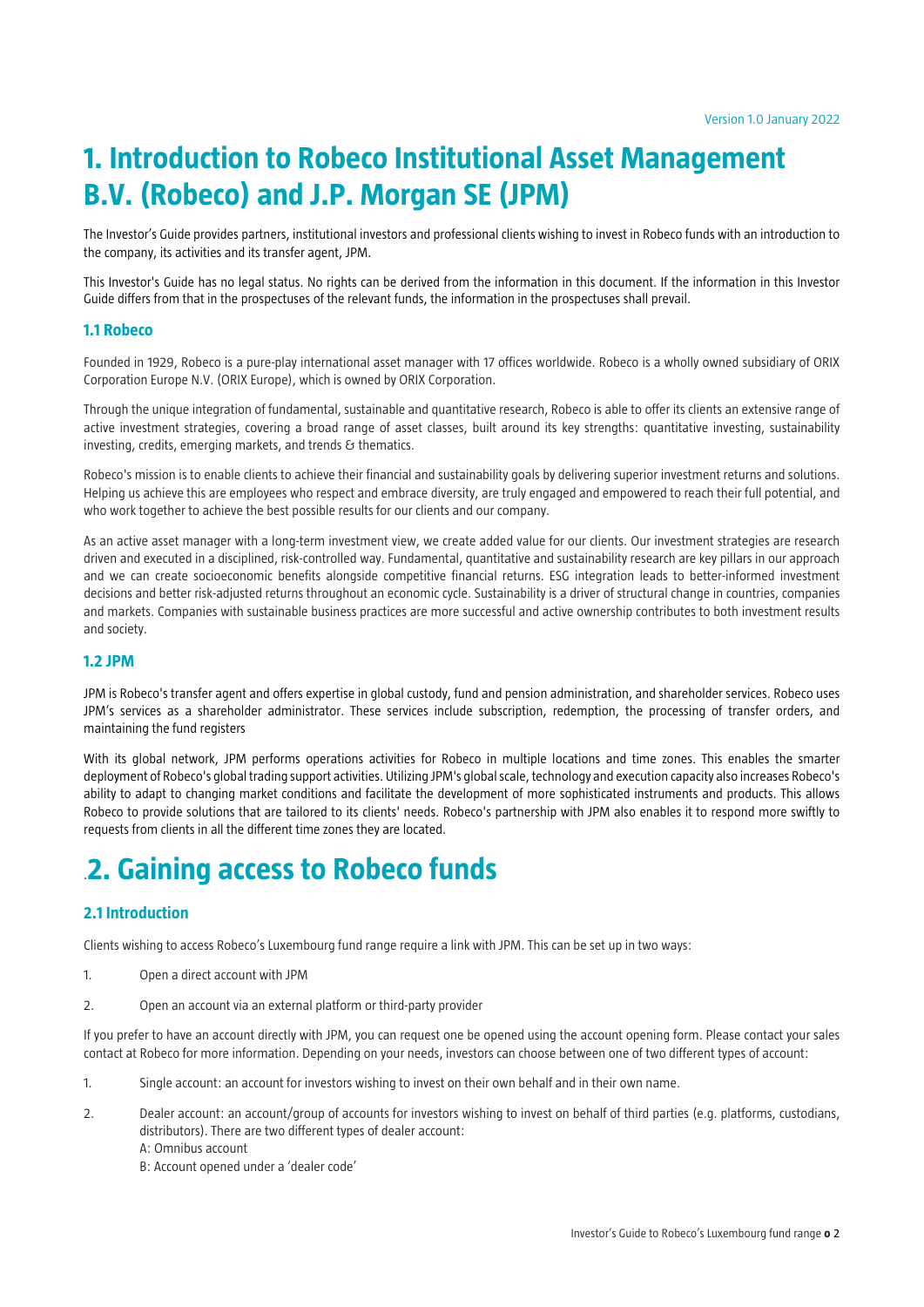## **2.2.1 Client identification procedure**

JPM is obliged by the Luxembourg regulator (Commission de Surveillance du Secteur Financier) to identify a party before opening an account for them. The documents required for this depend on the structure of the institution and its domicile. JPM and/or your sales contact at Robeco will provide you with the list of required documents after reviewing your application.

## **2.3 Open an account with a third-party provider**

Robeco funds can also be accessed via an authorized third-party provider such as Euroclear's Fundsettle or Clearstream's Vestima+, via a custodian, or via any other authorized third-party provider of your choice. These providers either set up a link or use their existing link with JPM to trade in Robeco funds on behalf of their clients.

There are two different types of account a provider can set up:

1. Trades are recorded in the name of and in the account of the third-party provider.

This means that the provider holds a so-termed 'omnibus account' with JPM on which all trades in Robeco funds for all its underlying clients are administered. This approach creates limitations for the client involved: as this client cannot be identified from the register, they cannot invest in the full range of products Robeco has to offer.

2. Trades are recorded in the name of and in the account of the client.

This approach is more transparent and, in principle, gives unlimited access to Robeco's Luxembourg fund range. The third-party provider opens accounts with JPM for each of its clients who wish to invest in Robeco funds. The account refers to the client, but is fully operated by the thirdparty provider.

# **3.Transaction orders**

## **3.1 Transaction orders**

Transaction orders via JPM can be transmitted via SWIFT (MT502), a file transfer protocol (FTP) lines, or fax. The following applies to shares listed in Luxembourg:

- Orders should be sent to JPM
- Trades are executed at the net asset value price of the respective fund
- All orders are against the fund; there is no secondary market
- There are no added costs such as transaction or depository fees
- Shares can be traded via Euroclear or Clearstream but any costs incurred are payable by the client

## **3.2 Settlement model**

JPM offers a favorable and simple settlement model. Payments are effected through a collection account in the name of Stichting Robeco Funds held with JP Morgan Treasury Services. Please refer to Appendix 3 for more information.

## **3.3 Payment details**

In general, our fund range at JPM has a cash settlement period of dealing date plus three business days. Cash settlement of subscriptions can be made early, but late payments may result in an interest claim invoice being issued to the subscriber. Bank charges should not be directed to Robeco's collection account at JPM Treasury Services but should be absorbed by the subscriber. Please see Appendix 2 for the standard settlement instructions (SSI) for the different fund currencies.

## **3.4 Transfer of shares**

A transfer can only be carried out between account holders recorded in JPM shareholder's register. Both parties must send an instruction to JPM, one to deliver the position and the other to receive it. Both should quote the other's JPM account number. Shares can also be delivered to a third-party depository (except for I-shares).

## **3.5 Cut-off and settlement information**

Detailed information on Robeco's products (e.g., cut-off, settlement and trade dates) can be found in the relevant prospectuses on Robeco's website (www.robeco.com/en/funds) and in the FPP database of the European Fund and Asset Management Association (EFAMA) [\(www.efama.org\)](http://www.efama.org/). Please refer to Appendix 3 for more information.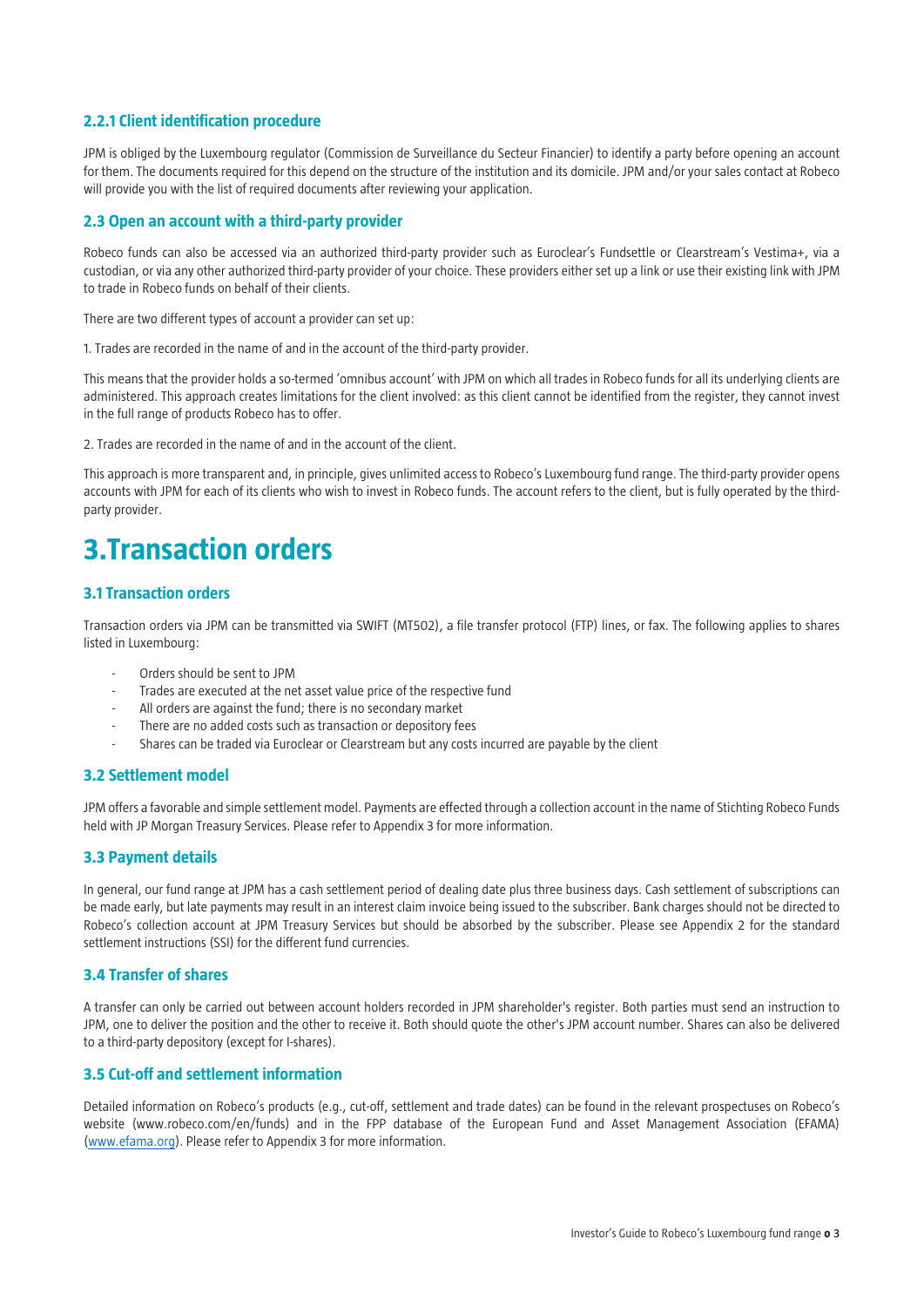# **4. Communication with JPM**

JPM offers Robeco clients different communication channels to submit their trade instructions or receive confirmations and reports. Robeco and JPM aim for a high level of straight through processing (STP) to lower the operational risk associated with manual processing. Of the channels mentioned below, only fax instructions are processed manually.

## **4.1 SWIFT**

JPM supports all relevant message types, ISO15022 (FIN) and ISO20022 (XML), linked to the processing of fund trades. Of these, the MT502 (Order to Buy or Sell), MT515 (Client Confirmation of Purchase or Sale), MT 536 (Statement of Transactions), and MT 535 (Statement of Holdings) are the most common. For more information on all the SWIFT messages supported by JPM, the applicable message protocols and the initial set-up, please send an email t[o automation.implementation.group@jpmorgan.com.](mailto:automation.implementation.group@jpmorgan.com)

# **4.2 (Secure) File Transfer Protocol ((S)FTP)**

This service allows clients to communicate via secure data networks using flat ASCII files. For more information about this service (e.g. the message protocols, the FTP link, or the relevant agreements) please contact the Robeco Service team at JPM.

# **4.3 Fax**

Below is an example of how the fax form should be completed to ensure correct and timely processing.

| <b>Fax Trade</b>                                  |                                      |                          |                | <b>EXAMPLE</b>                         |
|---------------------------------------------------|--------------------------------------|--------------------------|----------------|----------------------------------------|
| FROM:<br>Sent by: Company ABC                     | TO:<br>Attn.: J.P. Morgan SE         |                          |                |                                        |
| Phone no.:                                        |                                      | Fax: (+352) 4626 85115   |                |                                        |
| <b>Transaction Form</b>                           |                                      |                          |                |                                        |
| Account number : ABC 0000101                      |                                      |                          |                |                                        |
| <b>Fund</b>                                       | <b>Subscription (S)</b><br><b>OR</b> | <b>ISIN Code</b>         | of shares      | <b>Currency &amp; amount OR Number</b> |
|                                                   | <b>Redemption (R)</b>                |                          | <b>NUMBERS</b> | <b>WORDS</b>                           |
| ROBECO EMERGING MARKET EQUITIES                   | S                                    | LU0269635834<br>THOUSAND | EUR50,000      | <b>FIFTY</b>                           |
|                                                   |                                      |                          |                |                                        |
|                                                   |                                      |                          |                |                                        |
| Name(s) and signature(s) of authorized person(s): |                                      |                          |                |                                        |
| (1)                                               | (2)                                  |                          |                |                                        |
|                                                   |                                      |                          |                |                                        |
| Date:                                             |                                      |                          |                |                                        |

Under 'FROM', enter the name of your company as registered for your account with JPM. Underneath, provide the phone number of the person sending the fax. Under 'Account number, provide your 4 letter and 6-digit account number with JPM.

Any fax trade instruction received for a date in the past or in the future will be processed against the first possible cut-off. Therefore, it is not possible to place future-dated trades.

When placing an instruction, please use a comma (.) for thousands and a point (.) as a decimal separator. The table shows the trade parameters. The first column is the Robeco product to which the trade relates, the second shows whether the transaction is a subscription (S) or redemption (R), and the third gives the ISIN code of the relevant product. ISIN codes can be found on our website

(www.robeco.com/en/funds) or via data providers like Bloomberg.

# **4.4 JPM's Client Service Desk**

JPM's client service desk is located in Luxembourg and offers support to Robeco's clients for all day-to-day activities related to fund investments. It is available in five different languages (English, French, German, Italian and Spanish) and can be contacted for questions or queries regarding Robeco funds in general or specific fund investments.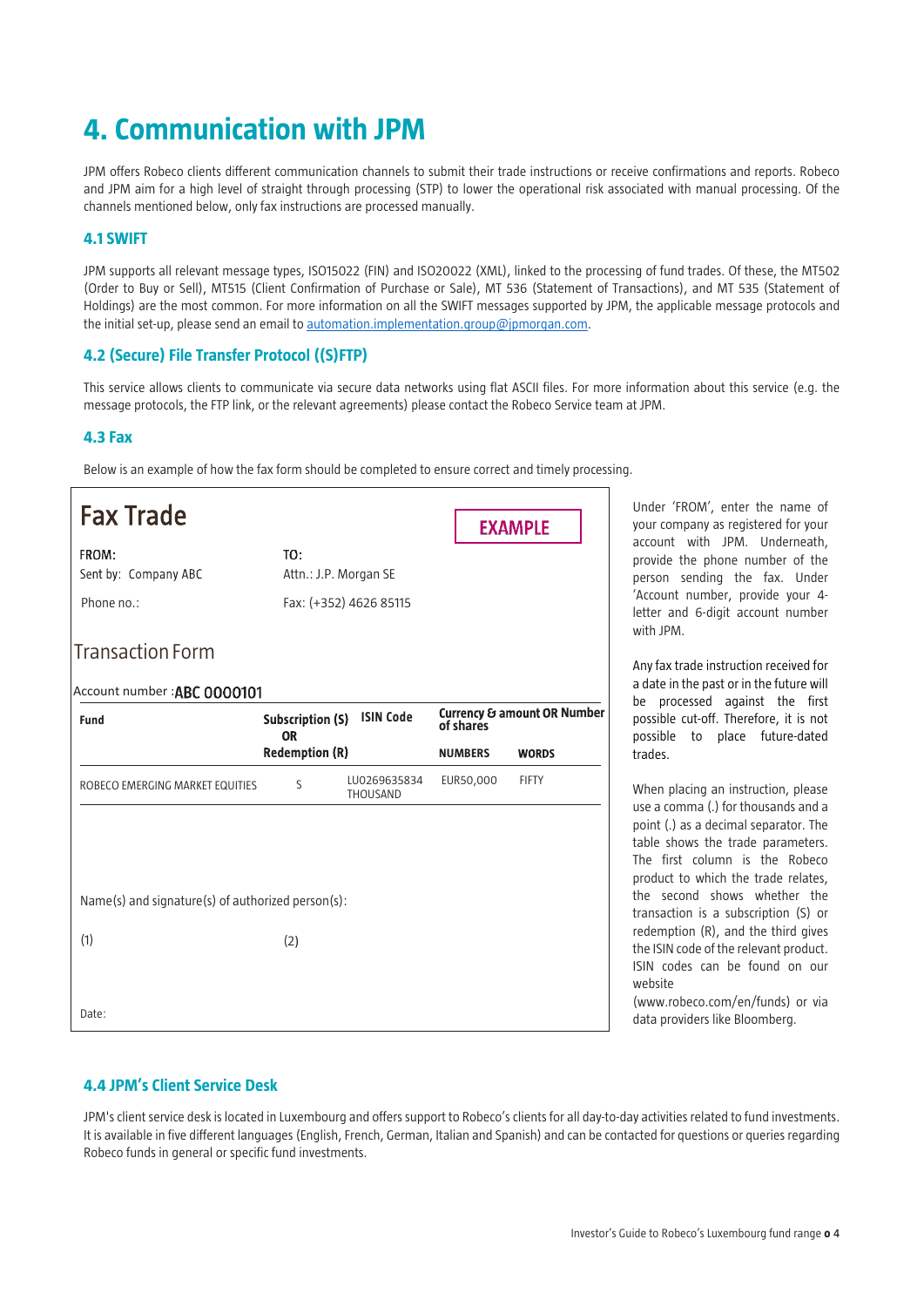Clients can also send an e-mail or fax to the service desk. To ensure your request or query is processed as quickly and efficiently as possible, please provide the following information in your message:

- Start the title of your message with 'Robeco Funds:'
- The name and ISIN of the relevant fund(s)/sub-fund(s) to which your question/query relates
- The relevant JPM account number(s) (consists of a 4-letter code and a 6-digit number)
- If your question relates to a trade, please mention type of trade (subscription/redemption/transfer/switch/dividend payout), trade date, settlement date and, if available, the trade reference number.

# **5. Further information**

JPM's shareholder register shows the legally binding and economic position of the Robeco fund. Luxembourg funds are all registered in share form and all share positions are fully maintained by account in JPM's shareholder register. Dividend entitlements are paid according to JPM's records. It is important to recognize the difference between institutional share classes and other share classes. Please refer to the relevant prospectus for more information.

## **5.1 Institutional share classes**

Institutional share classes are established for institutional investors only, as they can benefit from a lower tax regime by investing in them. All institutional investors must indicate whether they are eligible to be classified as an institutional investor on the account opening form. If JPM does not have institutional self-declaration on record, they will ask the client to complete the institutional investor application form, where the client pledges to fulfill the Luxembourg legal requirements for an institutional investor. If the client cannot be classed as an institutional investor, Robeco will switch the subscription order to the relevant D-share. This process only applies to I-shares and not to other share classes.

All institutional classes of shares except 'J', 'Z', 'ZH', 'Z2', 'Z2H', 'ZB', 'ZEH' and 'ZBH' have a minimum holding amount of (the equivalent of) EUR 500,000. Robeco can waive this minimum holding amount at its discretion. If the minimum holding amount is not met, Robeco may (1) switch the relevant shares for shares of a class of shares that do not have a minimum holding amount (provided a class of shares with similar characteristics within the same sub-fund but not necessarily in terms of the fees, taxes and expenses payable by such share class exists) or (2) waive/reduce the minimum holding amount at its discretion taking into account the total assets under management the investor holds in Robeco funds and/or the investor's undertaking to increase their holdings within a specified period of time. Other classes of shares (except 'J' shares) have a minimum holding amount of one share.

For more information on the different shares and share classes, please refer to our website at www.robeco.com/en/funds or visit EFAMA's FPP portal a[t www.efama.org](http://www.efama.org/)

# **6. Contact details**

## **JPM Luxembourg Service team**

| Contact Number | (+352) 4626 85200                                                                    |
|----------------|--------------------------------------------------------------------------------------|
|                | $(+352)$ 4626 85115                                                                  |
| Email          | Robeco.ta@jpmorgan.com                                                               |
| Address        | J.P. Morgan SE, Attn. Robeco Service team, 6C Route de Treves, L-2633 Senningerberg, |
|                | Luxembourg                                                                           |

### **JPM Hong Kong Service team**

| Contact number | (+852) 2800 1523            |
|----------------|-----------------------------|
| Email          | Robeco.TA.APAC@ipmorgan.com |

## **Robeco Client Service team**

| Robeco Client Service | $(+31)$ 10 224 2200                                                         |
|-----------------------|-----------------------------------------------------------------------------|
| Fax                   | $(+31)$ 10 224 2191                                                         |
| Email                 | client.service@robeco.nl                                                    |
| Address               | Robeco, Attn. Client Service, Weena 850, 3014 DA Rotterdam, The Netherlands |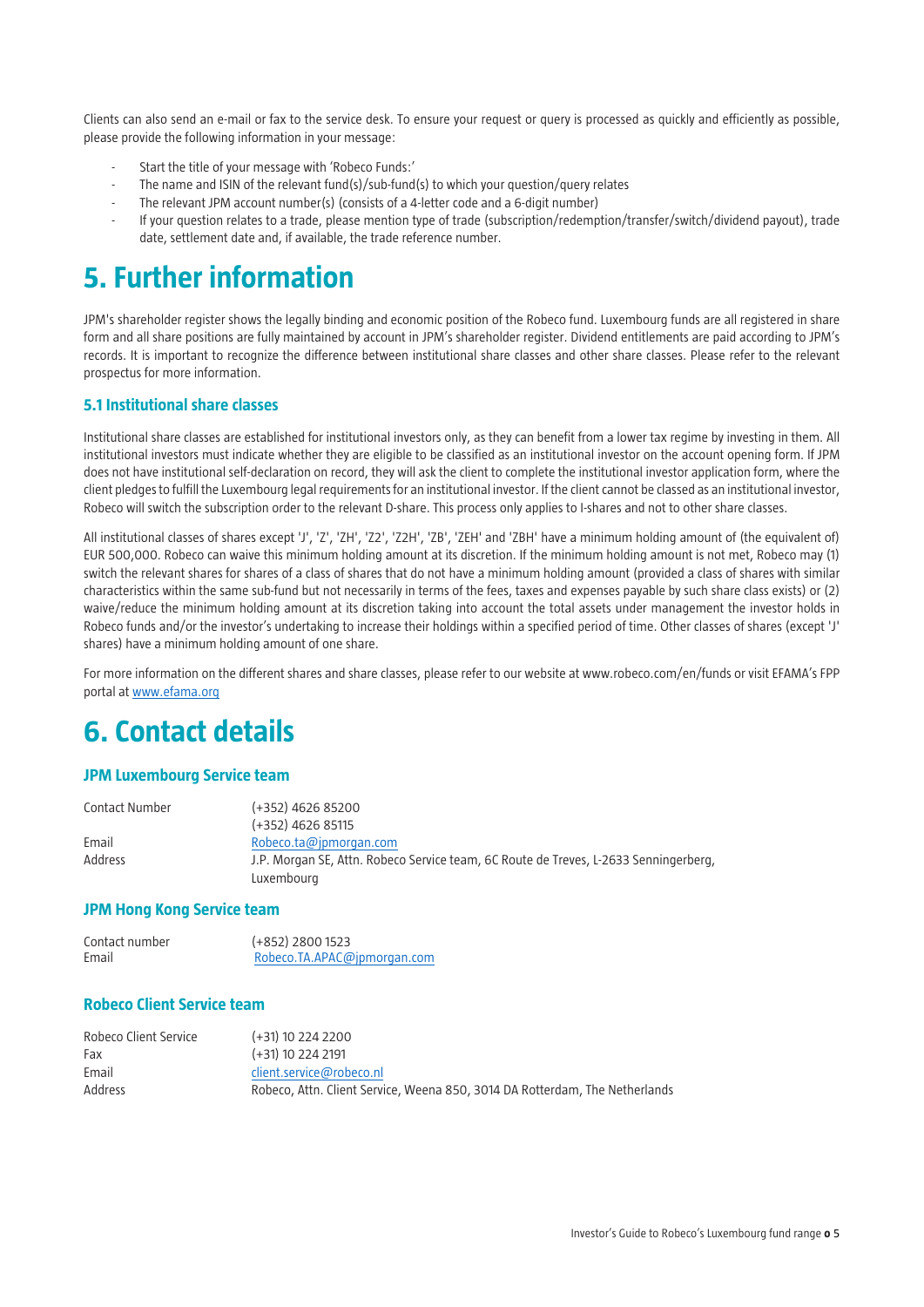# **Fax: Trade instruction Appendix 1**

| <b>FROM</b> |  | TO<br>Attn<br>Fax | J.P. Morgan SE<br>Robeco Service Team<br>(+352) 4626 85115 |
|-------------|--|-------------------|------------------------------------------------------------|
| Sent by     |  |                   |                                                            |
| Phone no.   |  |                   |                                                            |

# **Transaction Form**

| <b>Fund</b> | <b>Subscription (S)</b><br>or Redemption<br>(R) | <b>ISIN Code</b> | Currency & amount OR<br>number of shares (numbers) | Currency & amount OR<br>number of shares (words) |
|-------------|-------------------------------------------------|------------------|----------------------------------------------------|--------------------------------------------------|
|             |                                                 |                  |                                                    |                                                  |
|             |                                                 |                  |                                                    |                                                  |
|             |                                                 |                  |                                                    |                                                  |
|             |                                                 |                  |                                                    |                                                  |
|             |                                                 |                  |                                                    |                                                  |
|             |                                                 |                  |                                                    |                                                  |

Name(s) and signature(s) of authorized person(s):

 $(1)$   $(2)$ 

Date:

This fax is confidential and may also contain privileged information. If you are not the intended recipient, please notify the sender immediately. Do not copy the fax, use it for any other purpose, or disclose its contents to any other person. Any fax trade instruction received for a date in the past or in the future will be processed against the first possible cut-off after this order is received and accepted. It is not possible to place an order for a future date.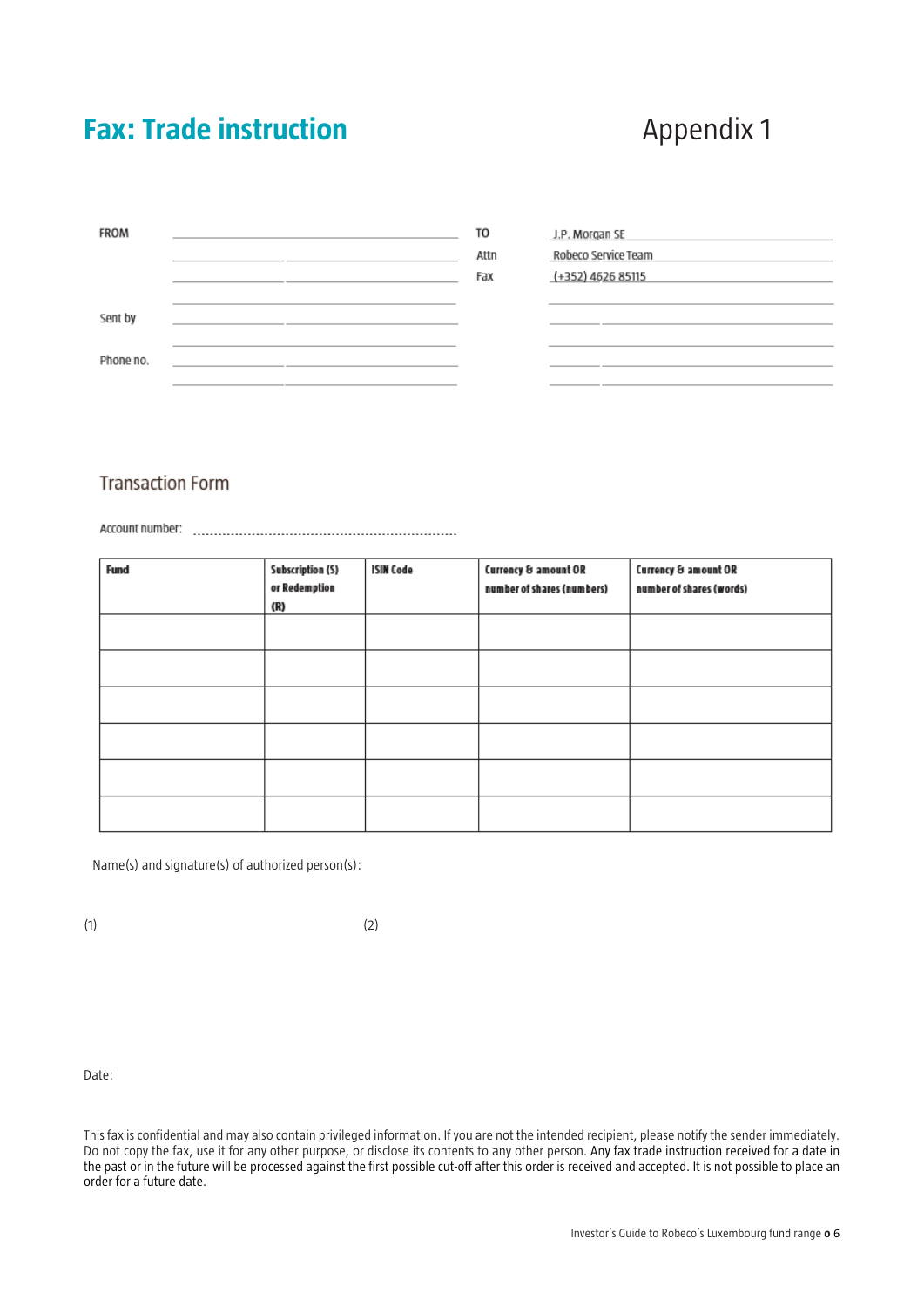# **Standard settlement instructions Appendix 2**

### Subscription Payment Instructions for EUR denominated Luxembourg funds

| Bank                | JPMorgan Chase Bank Luxembourg SA |
|---------------------|-----------------------------------|
| BIC                 | <b>CHASLULX</b>                   |
| IBAN                | LU680670006550045516              |
| <b>Account name</b> | <b>Stichting Robeco Funds</b>     |

### Subscription Payment Instructions for USD denominated Luxembourg funds

| <b>Bank</b>         | JPMorgan Chase Bank Luxembourg SA  |  |  |
|---------------------|------------------------------------|--|--|
| BIC                 | <b>CHASLULX</b>                    |  |  |
| Correspondent Bank  | JPMORGAN CHASE BANK N.A., NEW YORK |  |  |
| Correspondent BIC   | <b>CHASUS33</b>                    |  |  |
| <b>IBAN</b>         | LU300670006550045521               |  |  |
| <b>Account name</b> | <b>Stichting Robeco Funds</b>      |  |  |

### Subscription Payment Instructions for GBP denominated Luxembourg funds

| <b>Bank</b>               | JPMorgan Chase Bank Luxembourg SA       |  |
|---------------------------|-----------------------------------------|--|
| BIC                       | <b>CHASLULX</b>                         |  |
| <b>Correspondent Bank</b> | JPMORGAN CHASE BANK N.A., LONDON BRANCH |  |
| <b>Correspondent BIC</b>  | <b>CHASGB2L</b>                         |  |
| <b>IBAN</b>               | LU830670000065522787                    |  |
| Account number            | 65522787                                |  |
| Sort Code                 | 60 84 04*                               |  |
| Account name              | Stichting Robero Funds                  |  |

### Subscription Payment Instructions for CHF denominated Luxembourg funds

| <b>Bank</b>        | JPMorgan Chase Bank Luxembourg SA |  |  |
|--------------------|-----------------------------------|--|--|
| BIC                | <b>CHASLULX</b>                   |  |  |
| Correspondent Bank | UBS SWITZERLAND AG, ZURICH        |  |  |
| Correspondent BIC  | <b>UBSWCHZH80A</b>                |  |  |
| IBAN               | LU070670006550045450              |  |  |
| Account name       | <b>Stichting Robeco Funds</b>     |  |  |

# Subscription Payment Instructions for AUD denominated Luxembourg funds

| <b>Bank</b>               | JPMOrgan Chase Bank Luxembourg SA    |
|---------------------------|--------------------------------------|
| BIC                       | <b>CHASLULX</b>                      |
| <b>Correspondent Bank</b> | ANZ BANKING GROUP LIMITED, MELBOURNE |
| <b>Correspondent BIC</b>  | <b>ANZBAU3M</b>                      |
| <b>IBAN</b>               | LU880670006550045447                 |
| <b>Account name</b>       | <b>Stichting Robeco Funds</b>        |

### Subscription Payment Instructions for JPY denominated Luxembourg funds

| Bank                | JPMorgan Chase Bank Luxembourg SA      |  |  |
|---------------------|----------------------------------------|--|--|
| BIC                 | <b>CHASLULX</b>                        |  |  |
| Correspondent Bank  | JPMORGAN CHASE BANK N.A., TOKYO BRANCH |  |  |
| Correspondent BIC   | <b>CHASJPJT</b>                        |  |  |
| IBAN                | LU570670006550045520                   |  |  |
| <b>Account name</b> | Stichting Robeco Funds                 |  |  |

### Subscription Payment Instructions for CAD denominated Luxembourg funds

| Bank                | JPMorgan Chase Bank Luxembourg SA |
|---------------------|-----------------------------------|
| BIC                 | <b>CHASLULX</b>                   |
| Correspondent Bank  | ROYAL BANK OF CANADA, TORONTO     |
| Correspondent BIC   | ROYCCAT2                          |
| <b>IBAN</b>         | LU340670006550045449              |
| <b>Account name</b> | <b>Stichting Robeco Funds</b>     |

### Subscription Payment Instructions for CNY denominated Luxembourgfunds

| Bank               | JPMorgan Chase Bank Luxembourg SA   |  |
|--------------------|-------------------------------------|--|
| BIC                | <b>CHASLULX</b>                     |  |
| Correspondent Bank | JPMORGAN CHASE BANK N.A., HK BRANCH |  |
| Correspondent BIC  | CHASHKHH (CNAPS 989584000706)       |  |
| IBAN               | LU370670006550045492                |  |
| Account name       | <b>Stichting Robeco Funds</b>       |  |

### Subscription Payment Instructions for SGD denominated Luxembourg funds

| Bank               | JPMorgan Chase Bank Luxembourg SA       |
|--------------------|-----------------------------------------|
| BIC                | <b>CHASLULX</b>                         |
| Correspondent Bank | OVERSEA-CHINESE BANKING CORP, SINGAPORE |
| Correspondent BIC  | <b>OCBCSGSG</b>                         |
| IBAN               | LU040670006550192265                    |
| Account name       | <b>Stichting Robeco Funds</b>           |

### Subscription Payment Instructions for NOK denominated Luxembourg funds

| Bank                | JPMorgan Chase Bank Luxembourg SA |  |
|---------------------|-----------------------------------|--|
| BIC                 | <b>CHASLULX</b>                   |  |
| Correspondent Bank  | <b>NORDEA BANK NORGE ASA</b>      |  |
| Correspondent BIC   | <b>NDEANOKK</b>                   |  |
| <b>IBAN</b>         | LU310670006550192264              |  |
| <b>Account name</b> | <b>Stichting Robeco Funds</b>     |  |

### Subscription Payment Instructions for SEK denominated Luxembourg funds

| <b>Bank</b>               | JPMorgan Chase Bank Luxembourg SA |
|---------------------------|-----------------------------------|
| BIC                       | <b>CHASLULX</b>                   |
| <b>Correspondent Bank</b> | SVENSKA HANDELSBANKEN, STOCKHOLM  |
| Correspondent BIC         | <b>HANDSESS</b>                   |
| <b>IBAN</b>               | LU580670006550192263              |
| Account name              | Stichting Robeco Funds            |

### Subscription Payment Instructions for HKD denominated Luxembourg funds

| <b>Bank</b>         | JPMorgan Chase Bank Luxembourg SA   |  |
|---------------------|-------------------------------------|--|
| BIC                 | <b>CHASLULX</b>                     |  |
| Correspondent Bank  | JPMORGAN CHASE BANK N.A., HK BRANCH |  |
| Correspondent BIC   | <b>CHASHKHH</b>                     |  |
| <b>IBAN</b>         | LU140670006550045518                |  |
| <b>Account name</b> | Stichting Robeco Funds              |  |

*\*Faster payments of up to GBP 250,000 can be made up to the amount agreed with your banking provider to sort code 60-84-04, account number 65522787. Please note, this account cannot accept BACS or CHAPS.*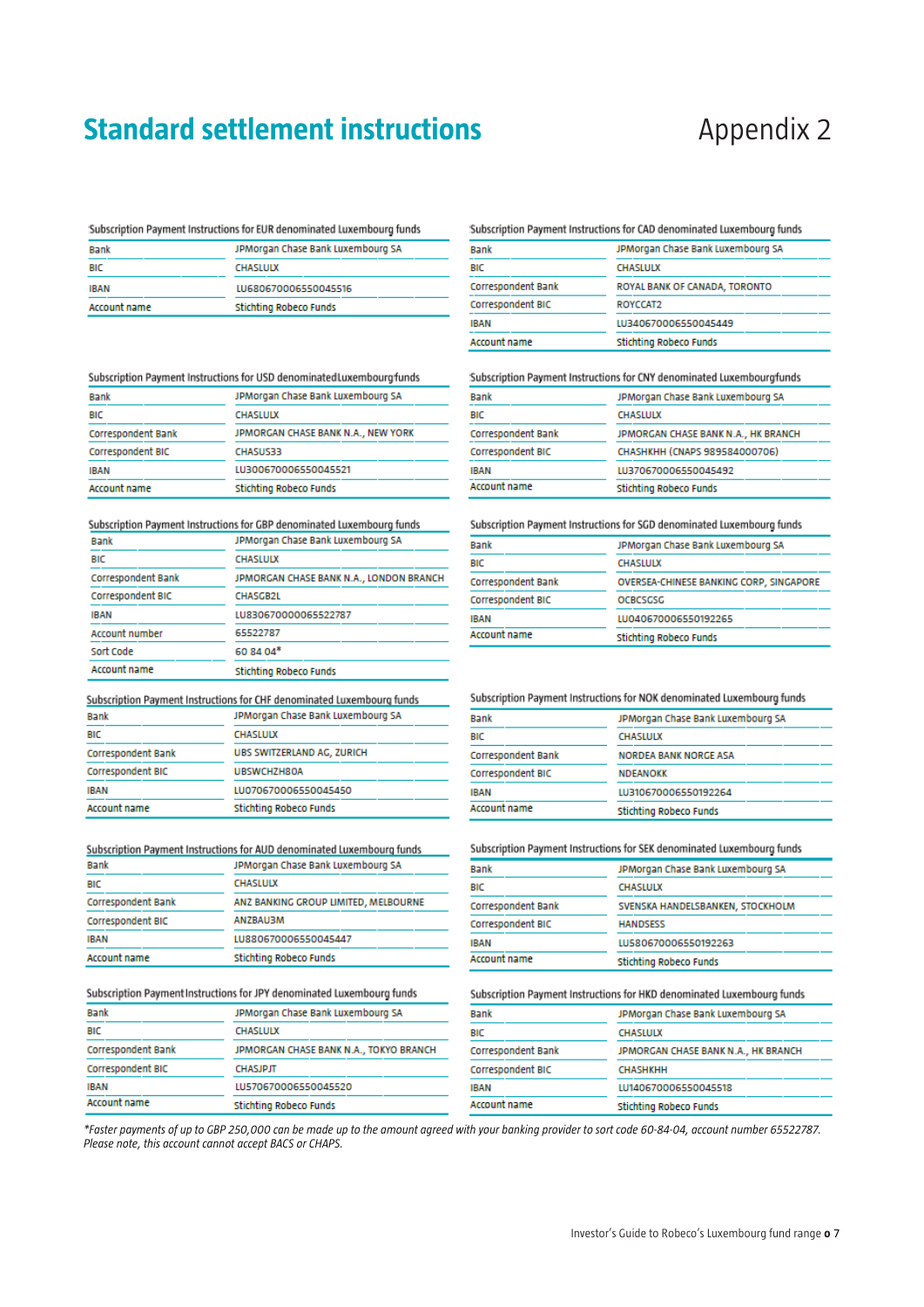# Appendix 3

# **Settlement Cycles for the Luxembourg domiciled fund range**

This Investor's Guide has no legal status. No rights can be derived from the information in this document. If the information in this Investor Guide differs from that in the prospectuses of the relevant funds, the information in the prospectuses shall prevail.

## **Cut-off and Net Asset Value (NAV) publication**

### NAV calculation and delivery

NAV is based on close of the markets and if there are securities in the fund which are listed in Asia, the NAV is based on the snap price of 6:00 CET. JPM custody provides the latest NAV by 11:00 CET. NAV is delivered to several platforms and data vendors, for example Bloomberg, Reuters, Morning Star, TELEKURS.

### Cut-off(s) and NAV publication

The applicable cut-off for all (sub-)funds can be found in the Prospectus of the applicable (sub-)fund. Depending on the fund you would like to submit an instruction for, one of the following cut-off(s) may apply for subscription(s), switch(es) or redemption(s):

1. Regular cut-off at 15:00 CET

Regular cut-off is 15:00 CET (D = Dealing date). The NAV is calculated on D+1 based on the valuation of D and subsequently published at Bloomberg after 11:00 CET.

2. Extended cut-off at 9:00 CET

Extended cut-off is 09:00 CET (D-1). The NAV is calculated on D+1 based on valuation of D and subsequently published at Bloomberg after 11:00 CET.

3. Extended cut-off at 16:00 CET

Extended cut-off is 16:00 CET (D-1). NAV is calculated on D+1 based on valuation of D and subsequently published at Bloomberg after 11:00 CET.

The below diagram illustrates the settlement cycle with the assumption that the subscription(s), switch(es) or redemption(s) is(are) submitted before the applicable cut-off. If a the subscription(s), switch(es) or redemption(s) is(are) submitted after the applicable cut-off, it will be moved to the next available dealing day. Any fax instruction received will be processed against the first possible cut-off after receipt and acceptance of the order. It is not possible to submit an trade for a trade date in the future.



## **Settlement Cycles and Non-Dealing Days**

Funds domiciled in Luxembourg, the Netherlands and the UK will in general have a day as a Non-Dealing Day if one or more stock exchanges and regulated markets where a (Sub-)fund principally invests are closed or insufficient trading and liquidity is expected.

A non-dealing day will impact the cut-off time to submit an instruction but doesn't have any impact on the settlement date. Note that this is only the case for regular business days.

The following scenarios illustrate how a non-dealing day impacts the settlement cycle of an instruction.